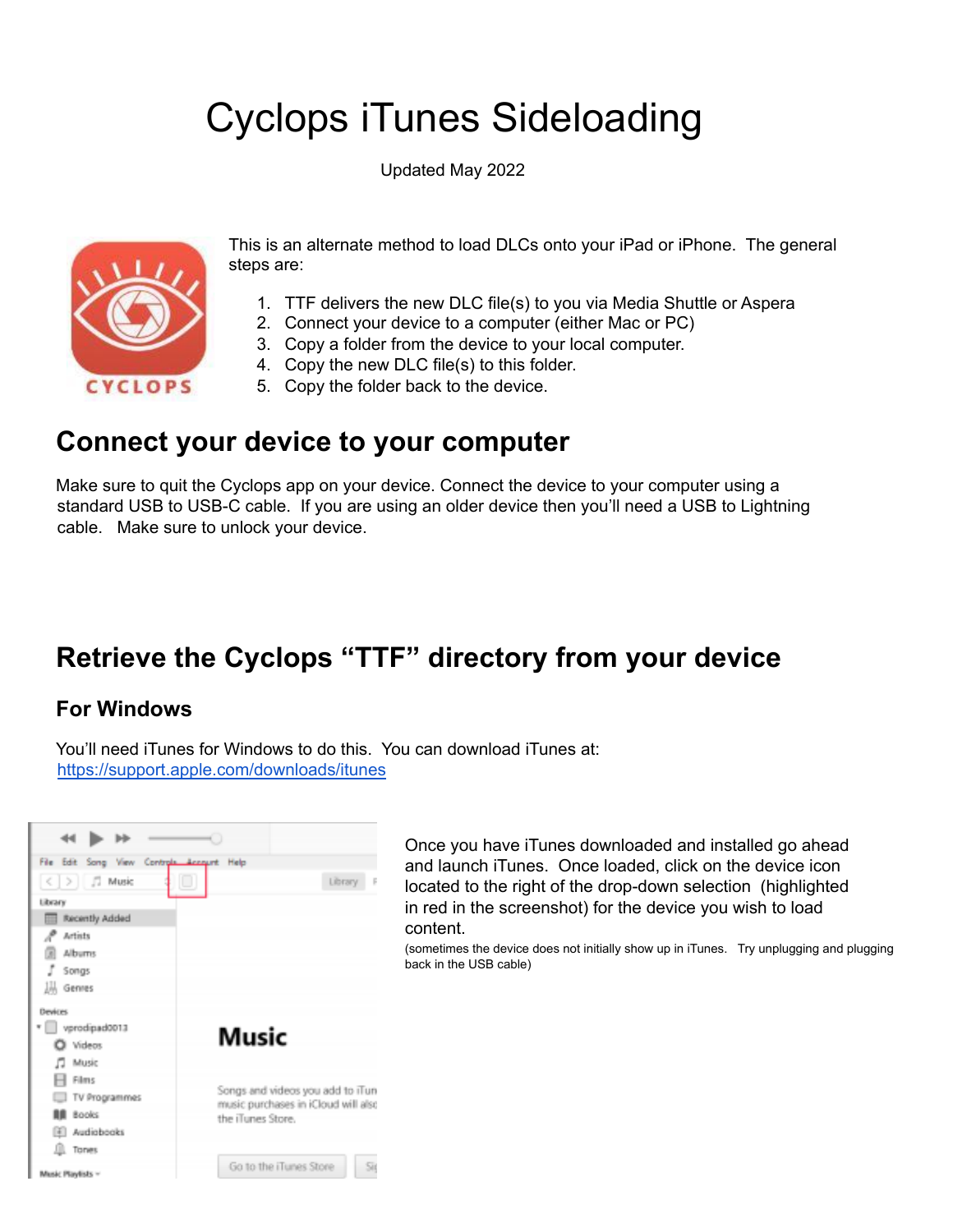Displayed on the next screen is the summary of your device. Verify that you have chosen the correct device and click on **File Sharing** in the left panel.

From the list of Apps, select the **Cyclops 3.0** app. (your exact version of Cyclop may be different)

Then select the **TTF** directory.



Then click the Save button towards the bottom of the window. (you may have to scroll down) Place it someplace on your computer that you can easily access.

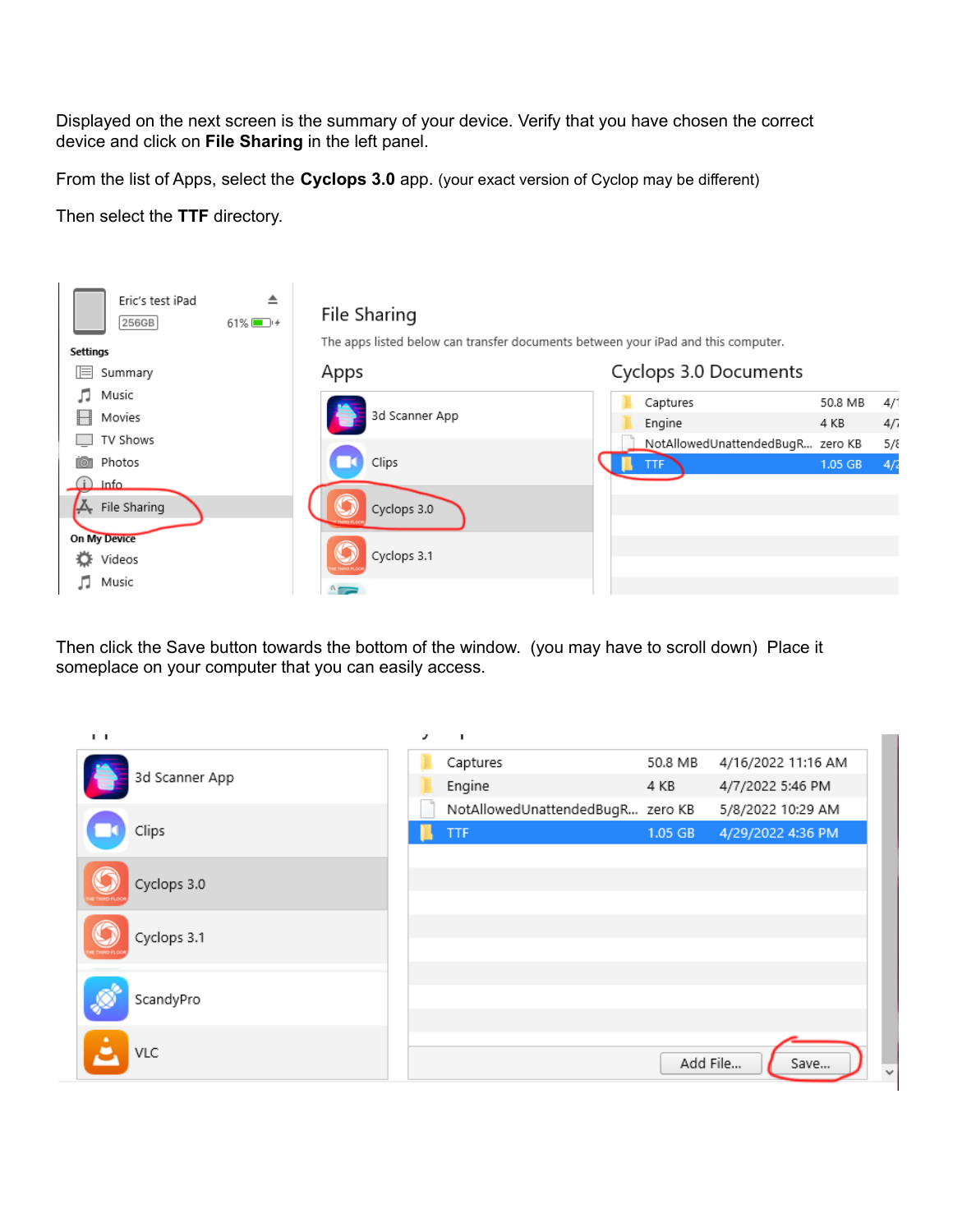#### **For Mac OSX**

You can use any Finder window to access your connected device.

After you connect your device it should be shown in the "Locations" section on the Finder sidebar. Click on your device.

Then click **Files** from the top menu.

Click the triangle next to **Cyclops3.0** to see the contents of the Cyclops App. (Your version of Cyclops may be different)

Drag and drop the **TTF** folder onto your Mac somewhere you can easily access it.

| <b>THERMANNING</b><br>Downloads<br>$\circledast$<br>Eric's test iPad<br>Manage Storage<br>iPad Pro (11-inch) (3rd generation) $\cdot$ 248.73 GB (181.41 GB Available) $\mathcal{L}$<br>Documents<br>ſ٩<br>Desktop<br>Е<br>Audiobooks<br><b>Files</b><br><b>TV Shows</b><br><b>Books</b><br>Photos<br>Music<br>Movies<br>Podcasts<br><b>Info</b><br>General<br>iCloud<br>Size<br>Date Modified<br>Name<br>iCloud Drive | Q<br>Search |
|-----------------------------------------------------------------------------------------------------------------------------------------------------------------------------------------------------------------------------------------------------------------------------------------------------------------------------------------------------------------------------------------------------------------------|-------------|
|                                                                                                                                                                                                                                                                                                                                                                                                                       |             |
|                                                                                                                                                                                                                                                                                                                                                                                                                       |             |
|                                                                                                                                                                                                                                                                                                                                                                                                                       |             |
| > 3d Scanner App                                                                                                                                                                                                                                                                                                                                                                                                      |             |
| $\rightarrow$ $\bullet$<br>Clips<br>Locations                                                                                                                                                                                                                                                                                                                                                                         |             |
| Cyclops 3.0<br>$\Box$ iMac<br>Cyclops 3.1<br>ъ<br>$\checkmark$                                                                                                                                                                                                                                                                                                                                                        |             |
| Captures<br>39.4 MB<br>Today at 08:56<br>Eric's test i ≜                                                                                                                                                                                                                                                                                                                                                              |             |
| Engine<br>Today at 08:51<br>22 bytes                                                                                                                                                                                                                                                                                                                                                                                  |             |
| sink lady<br>NotAllowedUnattendedBugReports Zero KB<br>Today at 11:09                                                                                                                                                                                                                                                                                                                                                 |             |
| 9 May 2022 at 10:17<br><b>TTF</b><br>973.7 MB<br>A WonderWo ≜<br>▬                                                                                                                                                                                                                                                                                                                                                    |             |
| > CyclopsDev                                                                                                                                                                                                                                                                                                                                                                                                          |             |
| Elsa<br>$\ominus$<br>≙<br>> 3 CyclopsEric                                                                                                                                                                                                                                                                                                                                                                             |             |
| CyclopsNX<br>$\ominus$ ericBK<br>> D<br>$\triangleq$                                                                                                                                                                                                                                                                                                                                                                  |             |
| > $\Re$ EveryPoint<br>$\circled{1}$ allyBK<br>$\triangleq$                                                                                                                                                                                                                                                                                                                                                            |             |
| Photos<br>Sync<br><b>△ BigNewExt</b><br>≙                                                                                                                                                                                                                                                                                                                                                                             |             |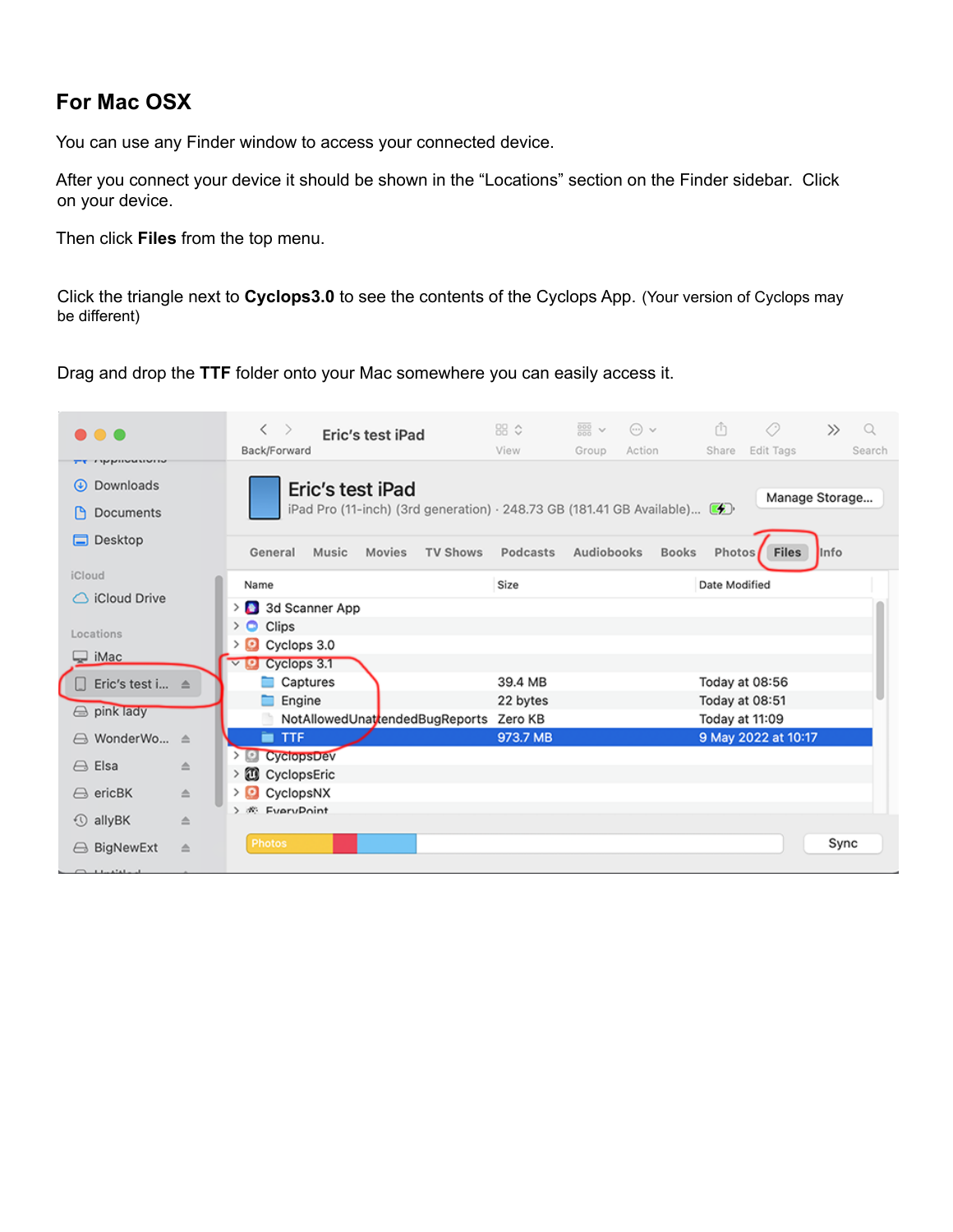### **Add the new DLC to the TTF directory**

Navigate to the "TTF" directory you just copied from the iPad. Inside this directory, there are four directories. Open the "PersistentDownloadDir".

| > CyclopsSideloading > 3.1 > TTF<br>$\leftarrow$ $\rightarrow$ $\sim$ |               |                       |                   |             |
|-----------------------------------------------------------------------|---------------|-----------------------|-------------------|-------------|
|                                                                       |               | ́<br>Name             | Date modified     | Type        |
| <b>A</b> Quick access                                                 |               |                       | 5/4/2022 5:52 PM  | File folder |
| Desktop                                                               | $\mathcal{R}$ | Content               |                   |             |
|                                                                       |               | Intermediate          | 5/4/2022 5:52 PM  | File folder |
| Downloads                                                             | À.            | PersistentDownloadDir | 5/9/2022 11:06 AM | File folder |
| 葟<br>Documents                                                        | ×             | Saved                 | 5/4/2022 5:52 PM  | File folder |
| $\blacksquare$ Pictures                                               | À.            |                       |                   |             |
| OneDrive                                                              | À.            |                       |                   |             |
| Output videos                                                         |               |                       |                   |             |

You may have some DLC files already in the directory or maybe not if you haven't used Cyclops before.

| $\leftarrow$ $\rightarrow$ $\rightarrow$ $\uparrow$ |       | > CyclopsSideloading > 3.1 > TTF > PersistentDownloadDir |                   |
|-----------------------------------------------------|-------|----------------------------------------------------------|-------------------|
| <b>A</b> Quick access                               |       | 木<br>Name                                                | Date modified     |
|                                                     |       | CyclopsPrimatives.pak                                    | 5/7/2022 1:47 PM  |
| Desktop                                             | À.    | myTestDLC.pak                                            | 5/7/2022 12:39 PM |
| Downloads                                           | $\pi$ | tutorialTest_04.pak                                      | 5/9/2022 11:05 AM |
| 曽<br>Documents                                      | À.    |                                                          |                   |
| $\blacksquare$ Pictures                             | ×.    |                                                          |                   |
|                                                     |       |                                                          |                   |

Now go to the deliverable that we sent you and copy the new DLC file(s) into the PersistentDownloadDir.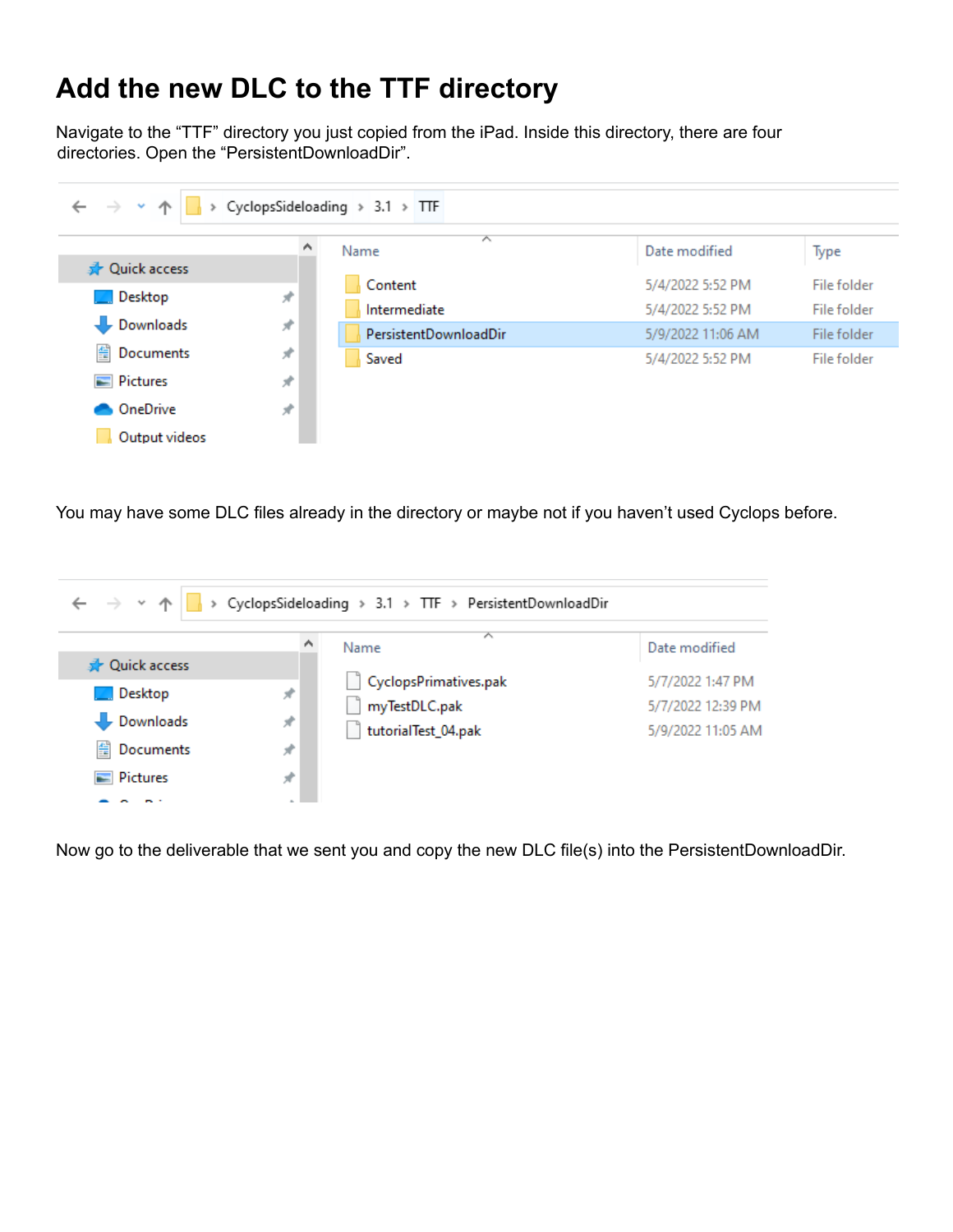## **Copy the new TTF directory back to your device**

In iTunes or the Mac Finder, make sure you have the correct Cyclops app selected. Drag and drop the "**TTF**" directory into the Documents area.

A dialog asking if "you would like to replace the directory" will appear, click Replace. (*Windows only*)

|                                                                      |                                                                                                                     |                                                                                   |                                   | Q~ Search<br>津                                      | $\Box$ $\times$                                 |
|----------------------------------------------------------------------|---------------------------------------------------------------------------------------------------------------------|-----------------------------------------------------------------------------------|-----------------------------------|-----------------------------------------------------|-------------------------------------------------|
| File<br>Edit<br>View<br>Controls Account Help                        |                                                                                                                     |                                                                                   |                                   |                                                     |                                                 |
|                                                                      |                                                                                                                     | Eric's test iPad                                                                  |                                   |                                                     |                                                 |
| Eric's test iPad<br>≜<br>256GB<br>$63\%$ $+$                         | File Sharing                                                                                                        | The apps listed below can transfer documents between your iPad and this computer. |                                   |                                                     |                                                 |
| <b>Settings</b><br>旧<br>Summary                                      | Anne                                                                                                                |                                                                                   | Cyclops 3.1 Documents             |                                                     |                                                 |
| <b>O</b> iTunes<br>л<br>Music<br>$\blacktriangle$<br>Movies          | A newer item named "TTF" already exists in this location. Do<br>you want to replace it with the one you are moving? | $\times$                                                                          | Captures<br>Engine                | 37.6 MB<br>4 KB<br>NotAllowedUnattendedBugR zero KB | Today 8:56 AM<br>Today 8:51 AM<br>Today 8:51 AM |
| TV Shows<br>Photos<br><b>TO</b><br>(i)<br>Info<br>File Sharing<br>Ā. | Cancel<br>Replace<br>Cyclops 3.0                                                                                    | Don't Replace                                                                     | TTF                               | 20 KB                                               | Today 8:51 AM                                   |
| On My Device<br>Videos<br>o                                          | Cyclops 3.1                                                                                                         |                                                                                   |                                   |                                                     |                                                 |
| п<br>Music<br>Movies                                                 | CyclopsDev                                                                                                          | $\overline{v}$   3.1<br><b>File</b><br>Home<br><b>Share</b>                       | View                              |                                                     |                                                 |
| TV Shows<br><b>Books</b>                                             | CyclopsEric                                                                                                         | ⊀                                                                                 | & Cut<br>W <sub>"</sub> Copy path | шħ                                                  | New item *<br>×<br>₹ <sup>"</sup> Easy access ▼ |
| Audiobooks<br>Œ<br>Tones                                             | CyclopsNX                                                                                                           | Pin to Quick Copy<br>Paste<br>access<br>Clipboard                                 | Mov<br>Paste shortcut<br>to       | Delete Rename<br>Copy<br>$to -$<br>Organize         | New<br>Prope<br>folder<br>New                   |
|                                                                      | $\mathcal{L}$ EveryPoint                                                                                            |                                                                                   | > CyclopsSideloading > 3.1        | ∧                                                   |                                                 |
|                                                                      | <b>FBX Review</b>                                                                                                   | <b>A</b> Quick access                                                             | ۸<br>Name<br>Captures             |                                                     | Date modified<br>5/9/2022 9:30 AM               |
|                                                                      | GarageBand                                                                                                          | $\Box$ Desktop<br>Downloads<br>图 Documents                                        | À<br>TTF<br>À<br>À                |                                                     | 5/9/2022 10:17 AM                               |

After the files have been transferred to the device, you may disconnect it from your computer.

(On Mac OSX it doesn't seem to give you a good indication that it has finished transferring. Please make sure to use the Eject icon in the Finder Sidebar to Eject your device. This should ensure that the transfer has finished *before it ejects the device.)*

Startup the Cyclops App and go to the DLC Manager tab in the preferences: You should see your new DLC(s) listed there. You'll need to toggle the switch for the DLC so that it gets mounted. Now the assets and shots in the DLC will be available from the menus in Cyclops.

|                     | <b>Preferences</b>                      |                    |
|---------------------|-----------------------------------------|--------------------|
| General             | <b>DLC Manager</b>                      |                    |
| Camera              |                                         |                    |
| <b>DLC Download</b> | Mount All<br><b>Unmount All</b><br>═    |                    |
| <b>DLC Manager</b>  | <b>CyclopsPrimatives</b>                | ŵ                  |
| <b>Help</b>         | $\overline{---}0$ files                 | <b>Delete</b>      |
|                     | myTestDLC<br>$\sqrt{1-\log n}$ 0 files  | û<br><b>Delete</b> |
|                     | tutorialTest_04<br>$\sqrt{1.560}$ files | 命<br>Delete        |
|                     |                                         |                    |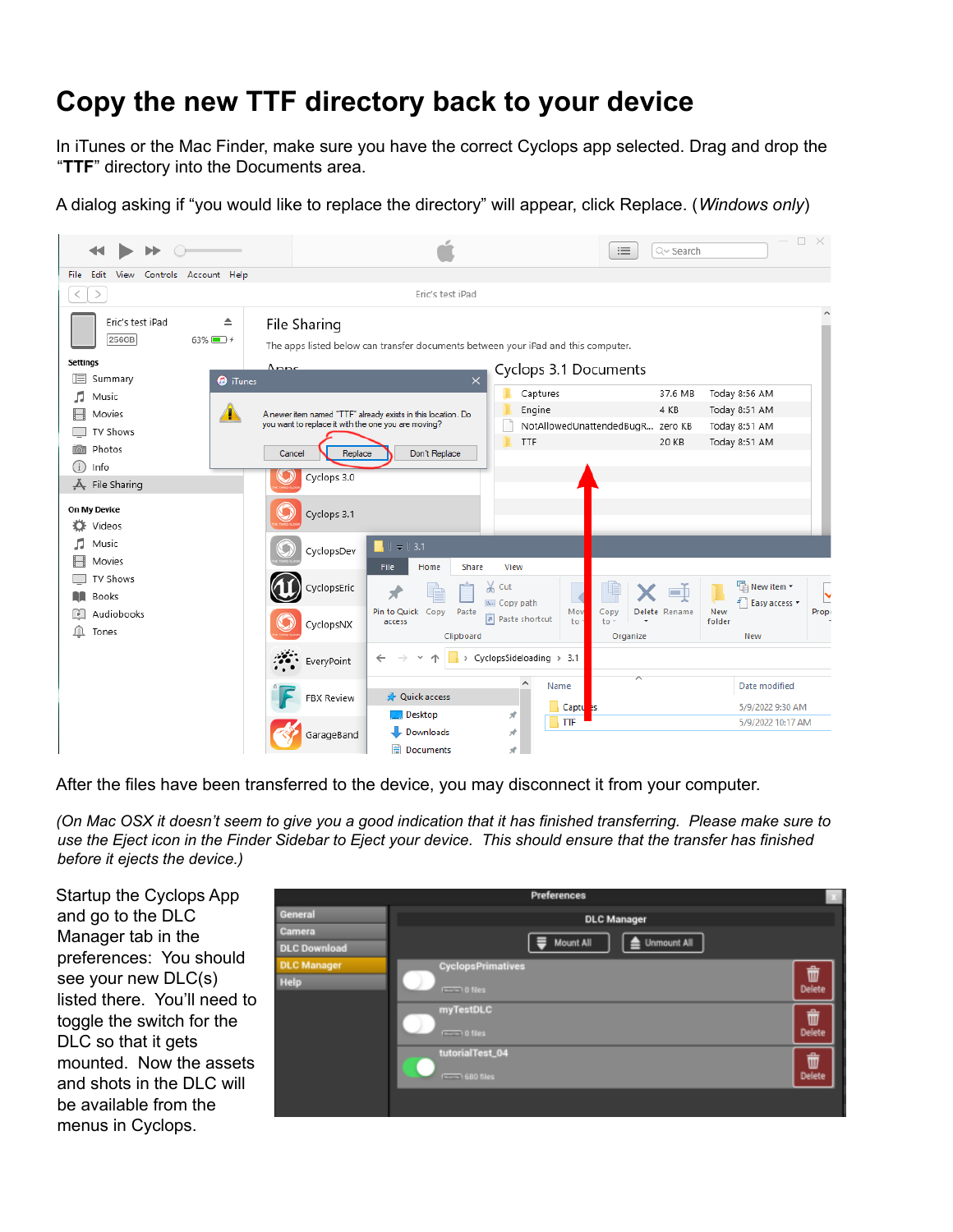### **Potential Bookmark Issues**

There is a potential issue with Cyclops and iTunes sideloading that you could experience if you are not careful. This issue is more likely to be seen if you are using multiple iPads. The iTunes Sideloading method to load DLC files onto each iPad has the potential to erase user-created Cyclops bookmarks that are saved onto a particular iPad. Luckily this is pretty easy to avoid with the correct workflow and has the added benefit that you can copy bookmarks from one iPad to another.

The basic issue is that the Cyclops bookmarks are stored in that "TTF" folder that you copy from the iPad. You can see in the screenshot below where the Bookmarks are stored. The issue can be illustrated with two example workflows:

#### **Workflow A**

- 1. updating for iPadA
- 2. copy the Cyclops folder from iPadA to your desktop
- 3. copy the new DLC in the PersistentDownloadDir
- 4. copy the Cyclops dir back to iPadA
- 5. delete the iPadA Cyclops dir from your desktop
- 6. repeat steps 1-5 for the other iPads

In Workflow A you are making sure to copy the Cyclops folder from each iPad. This will ensure that the bookmarks on each iPad will be preserved.

#### **Workflow B**

- 1. updating for iPadA
- 2. copy the Cyclops folder from iPadA to your desktop
- 3. copy the new DLC in the PersistentDownloadDir
- 4. copy the Cyclops dir back to iPadA
- 5. repeat for the other iPads but skip step 2 and instead use the Cyclops folder from iPadA

In Workflow B you are only coping the TTF folder from iPad A and using that TTF folder when coping to the other iPads. This will in effect copy the bookmarks from iPadA to all the other iPads and will overwrite any bookmarks that were saved to those other iPads.

Workflow A is the safest. However, if you know what you are doing and want to copy Bookmarks from one device to another, then Workflow B is quite handy.

Depending on what you want to do you should decide which method works best for you depending on your needs.

Note, when using the DLC Downloading procedure you do not have this issue.